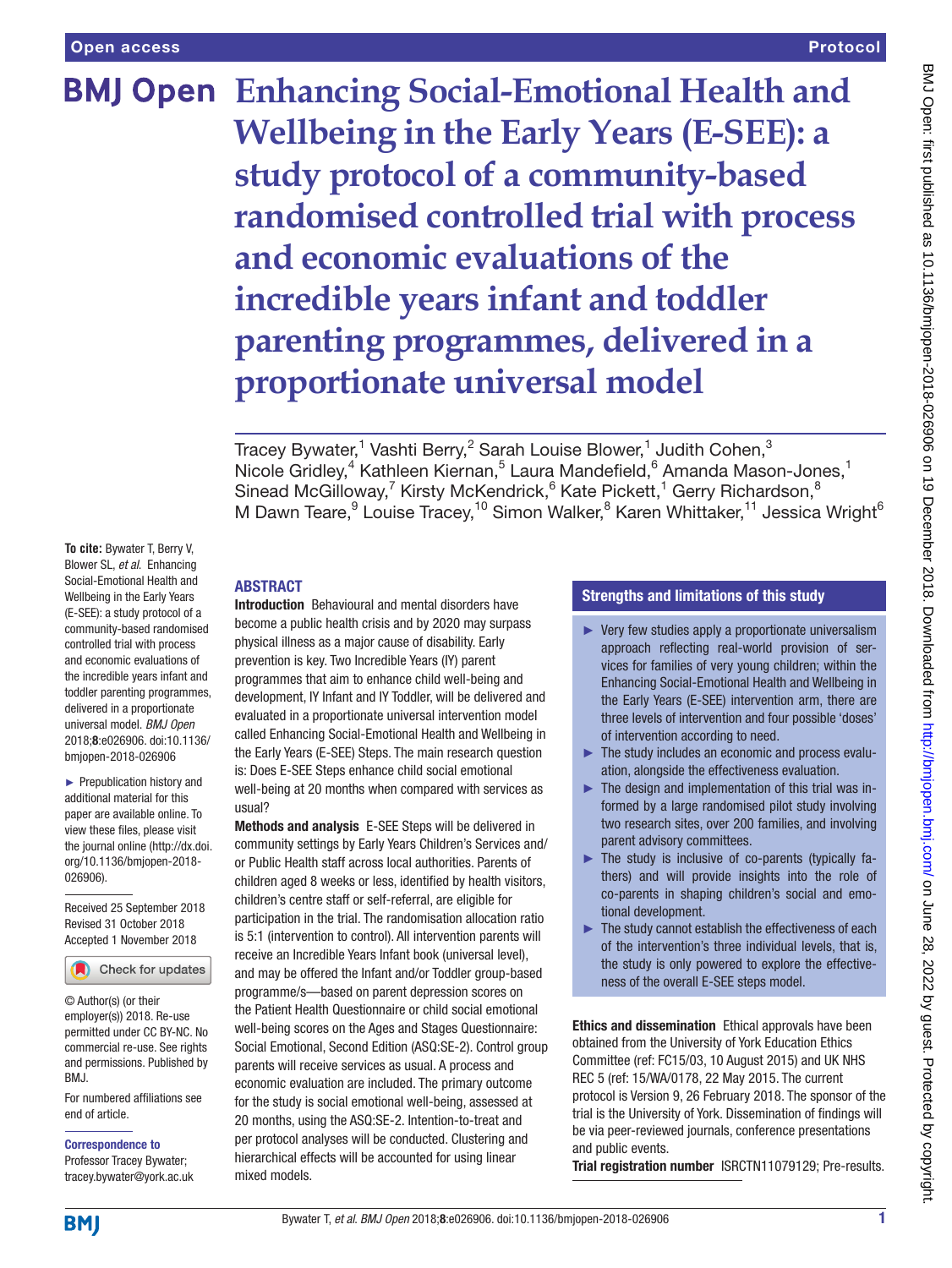#### **INTRODUCTION**

Behavioural and mental disorders have become a public health crisis and by 2020 may surpass physical illness as a major cause of disability. Early intervention and prevention of mental health and behavioural issues are more effective, and less costly, than late interventions.<sup>[1](#page-8-0)</sup> Child mental health issues are associated with significant costs to the individual and society and are associated with both short-term and long-term negative outcomes (eg, failure to thrive, school difficulties, drug/alcohol problems, juvenile delinquency, aggressive behaviour, adult mental health issues, ineffective relationship building, criminal activity), as well as becoming a young parent with the possibility of intergenerational transmission.<sup>2-4</sup> There are clear benefits to parents, children and their families of reducing the potential for such difficulties to emerge, by improving the home environment, parenting skills, positive parent–child interactions and understanding of child development and safety issues.<sup>15</sup>

Recent UK policy and guidance highlight the importance of improving health and well-being in children, with an emphasis on a whole family approach including fathers and grandparents in an integrated proportionate approach.[6–8](#page-8-2) The National Institute for Health and Care Excellence (NICE) guidance further suggests that the social and emotional well-being of vulnerable young children should be tackled through home visiting, early education and childcare.<sup>9</sup> Several Cochrane reviews have highlighted the effectiveness of group-based parent programmes to promote child and parent well-being  $(3 \text{ years+}),$ <sup>5</sup> and a review of programmes for 0-3-year-olds calls for more research with younger age groups.<sup>10</sup> Investment in evidence-based, early years intervention has the potential for long-term effects which will benefit wider society with attendant long-term cost benefits.<sup>[1](#page-8-0)</sup>

Although there is significant policy interest and increasing research in this area, the evidence gap identified by NICE still exists. For example, the recent 'Building Blocks' Trial in England investigated a nurse-led intensive home visitation programme—called the Family Nurse Partnership  $(FNP)^{11}$  to evaluate the impact on infant and maternal outcomes up to 24 months after birth. The results showed that the FNP provided no additional short-term benefits with respect to the primary outcomes assessed in the trial.

The Incredible Years (IY) parent programmes [\(www.](www.incredibleyears.com) [incredibleyears.com\)](www.incredibleyears.com) are manualised parent education and training interventions which include group-based components and parent and facilitator books and materials. IY is informed primarily by social learning theory and designed to enhance the social and emotional well-being of children aged 0–12 years. There is growing evidence of the cost-effectiveness of the IY parent programmes, $12-14$ as well as concomitant reductions in health, social and education service utilisation.<sup>15 16</sup> The IY Infant (IY-I) and IY Toddler (IY-T) versions, for 0–1 and 1–3-yearolds, respectively, build on decades of development and research evidence of the IY (3 years+) programmes, but

have not yet been rigorously evaluated in a UK, targeted, community-based trial. IY has the capacity to be delivered in a proportionate universalism model of varying doses according to need, and this study will be the first to evaluate such an approach in the form of our Enhancing Social-Emotional Health and Wellbeing in the Early Years (E-SEE) Steps model.

#### Aims and objectives

The study comprises two phases including: (1) a pilot trial; and (2) a definitive randomised controlled trial (RCT).

The pilot phase informed the main trial design and trial procedures including: (1) recruitment; (2) retention; (3) fidelity of intervention delivery; (4) model of delivery; (5) differentiation of outcome; and (6) outcome and cost-effectiveness measures. This protocol relates to the main trial only.

The main, definitive RCT is designed to: (1) establish the effectiveness of the IY programmes on clinical outcomes; (2) assess cost-effectiveness; and (3) evaluate the processes around service delivery.

Therefore, the main objectives and key questions of the trial are as follows:

- ► Does E-SEE Steps enhance child social emotional well-being at 20 months of age when compared with services as usual?
- ► Is IY, and the proposed delivery model, cost-effective in enhancing child social emotional well-being at 20 months when compared with services as usual?
- ► Can IY can be delivered as a proportionate universalism model, and what are the organisational, or systems-level, barriers and facilitators to delivering in this way, with fidelity?

# Methods and analysis

## **Design**

A pragmatic two-arm RCT and economic appraisal, with an embedded process evaluation to examine the outcomes, implementation and cost-effectiveness of the intervention, as well as uptake by parents.

#### **Setting**

Participating trial sites (local authorities) will not be offering IY-I or IY-T as part of usual services and should have sufficient live birth rates to support recruitment targets.

#### Intervention

The E-SEE Steps model includes two IY programmes— IY-I and IY-T for parents of children aged 0–1 and 1–3 years of age, respectively. Both programmes are delivered in a universal proportionate framework, to match varying parent–infant needs at different time points. All intervention parents will receive an IY-I book (universal level). Intervention parents may then be offered the IY-I (10weeks, 2hours/week) and/or IY-T (12 weeks, 2hours/ week) group-based programme—based on a predefined threshold on the Patient Health Questionnaire (PHQ-9) and/or the Ages and Stages Questionnaire: Social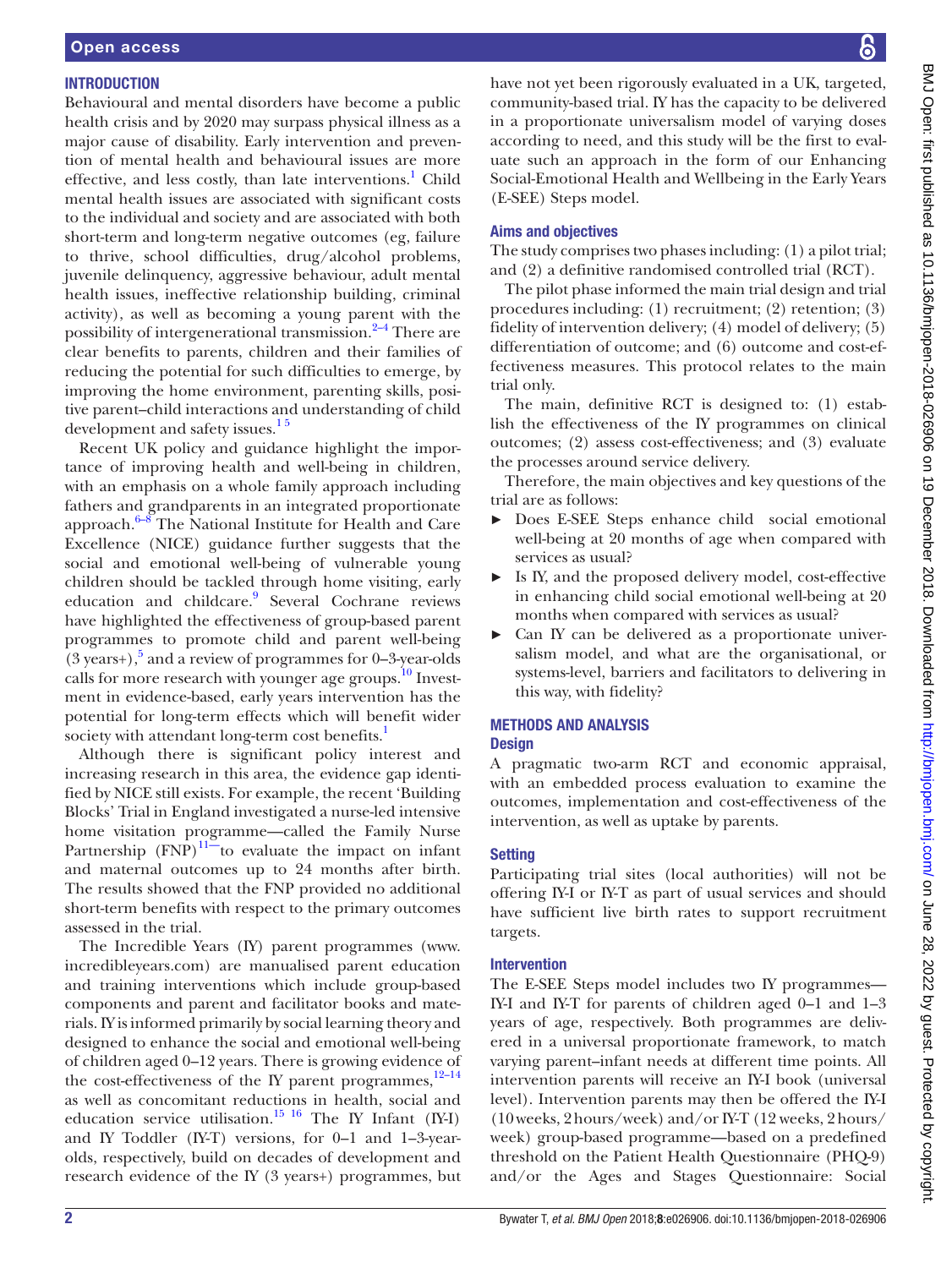

<span id="page-2-0"></span>Figure 1 E-SEE Steps.

Emotional, Second Edition (ASQ:SE-2). [Figure](#page-2-0) 1 depicts the proportionate universal approach of E-SEE Steps.

Delivery of IY-I and IY-T will take place in local community settings such as children's centres, with group sizes of up to 10 parents for IY-I and 14 parents for IY-T. Sessions will be delivered by two cofacilitators—a health professional (eg, health visitor, infant mental health practitioner, speech and language therapist) and/or early years children's services' (or local authority commissioned) staff (eg, children centre worker or family support worker). Staff will be trained by accredited IY trainers. All intervention participants will have access to services as usual.

#### **Controls**

Control group parents will receive services as usual.

#### **Participants**

Parents (primary caregivers who have the main parenting responsibility) of children aged 8 weeks or less will be identified by health staff, such as health visitors, or children's centre staff, or via self-referral. A range of briefing events and information resources will be made available to staff in advance of the identification period. Parent contact details will be forwarded, with consent, to the research team who will arrange a home visit to provide further information on the study and assess eligibility status, and trained researchers will obtain written, informed consent (please see online [supplementary files 1 and 2](https://dx.doi.org/10.1136/bmjopen-2018-026906) for the information sheet and consent form). Consenting parents can invite a co-parent who shares parenting responsibilities into the trial, so that we can explore the impact of co-parents on child well-being. The flow of participants through the trial is detailed in [figure](#page-3-0) 2.

#### Inclusion and exclusion criteria for E-SEE trial Inclusion criteria

Parents will be included if they consent to participate, have a child aged 8 weeks or under, will be willing to be randomised and, if allocated to intervention, will be able to receive the IY services offered.

#### Exclusion criteria

Child has obvious, or diagnosed, organic developmental difficulties. Parent is enrolled on another group parent programme at sign-up.

#### Randomisation and allocation

Randomisation will be performed using a web-based randomisation system. Parents will be randomly allocated to intervention or control arms on a 5:1 ratio stratified according to level of need at baseline (BL) based on parent PHQ-9 or child ASQ:SE-2 score, gender of child and parent and recruitment site. The co-parent will automatically receive the same allocation as the randomised parent.

#### Methods to reduce bias

Participants, IY facilitators and some of the study team will not be blind to allocation. Data collectors will be blind to participant allocation (parents will be asked not to share their allocation status)—as will participant referrers, the chief investigator, the team statistician (until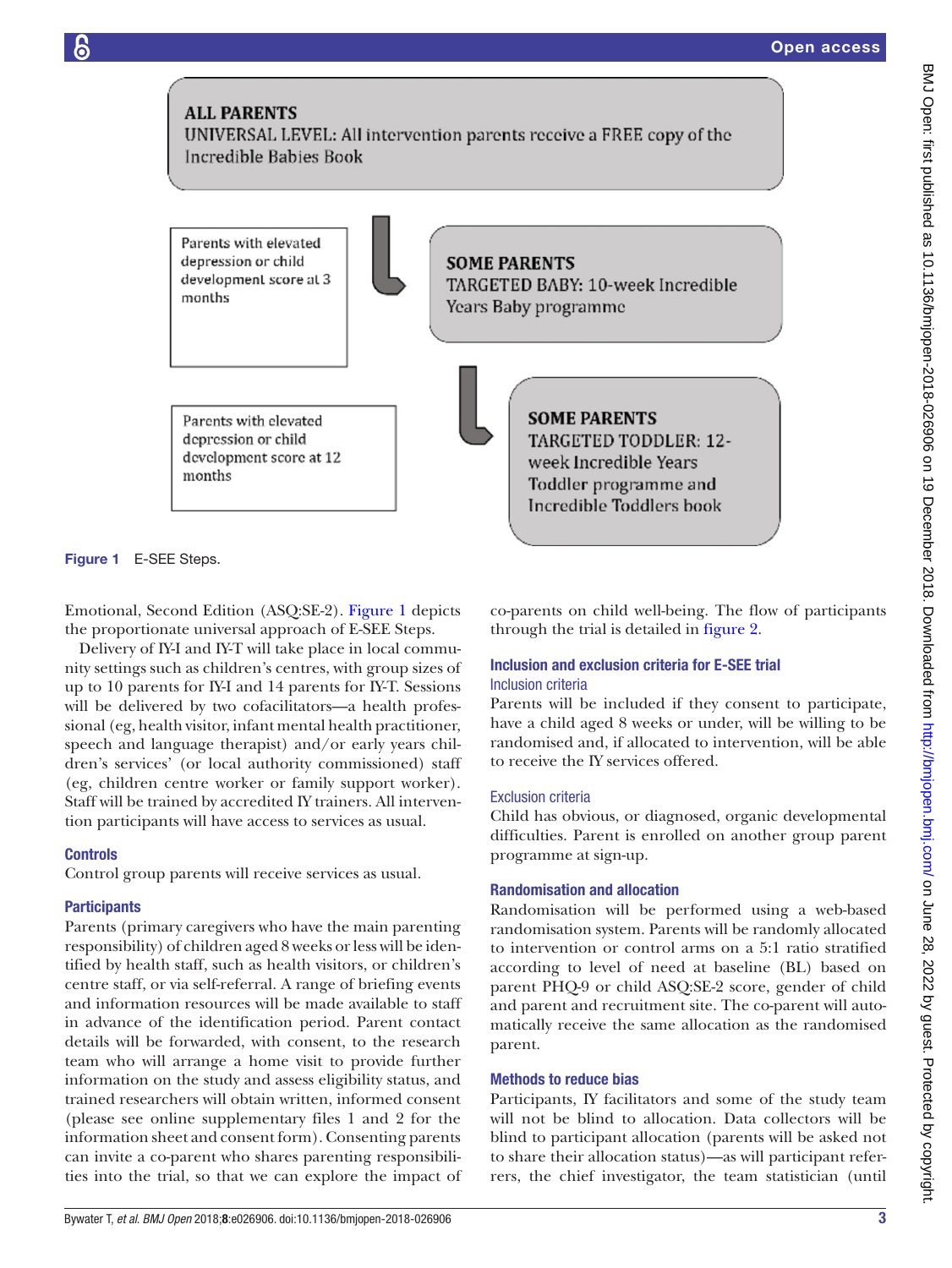

Figure 2 Participant flow. IY-I, Incredible Years Infant; IY-T, Incredible Years Toddler.

Withdrawn  $(n=x)$ 

final analysis), the Trial Steering Committee (TSC) and Trial Management Group (TMG).

<span id="page-3-0"></span>18 month follow-up (n=x)

Did not attend (n=x)

Families will receive shopping vouchers of a modest amount (increasing at each data collection point to retain participants) as a token of thanks for completing measures.

Primary analysis will be intention to treat (ITT); once randomised, participants will remain within their allocated group for analytical purposes even if they cross over to the other study arm, or drop out.

#### Sample size calculations

18 month follow-up (n=x)

Sample size is calculated on the child primary outcome of social emotional well-being—the ASQ:SE-2.[17](#page-8-9) We define the clinically important difference at follow-up 3 (18 months post-BL) to be 5 units of the ASQ:SE-2 in the IY group when compared with services as usual (SAU). Assuming an SD value of 18 on the ASQ:SE-2 at follow-up 3, the correlation between BL and follow-up 3 scores is 0.26 and between pairs of measurements after BL is 0.40, the design effect of 1.25 for the IY arm, two-sided 5%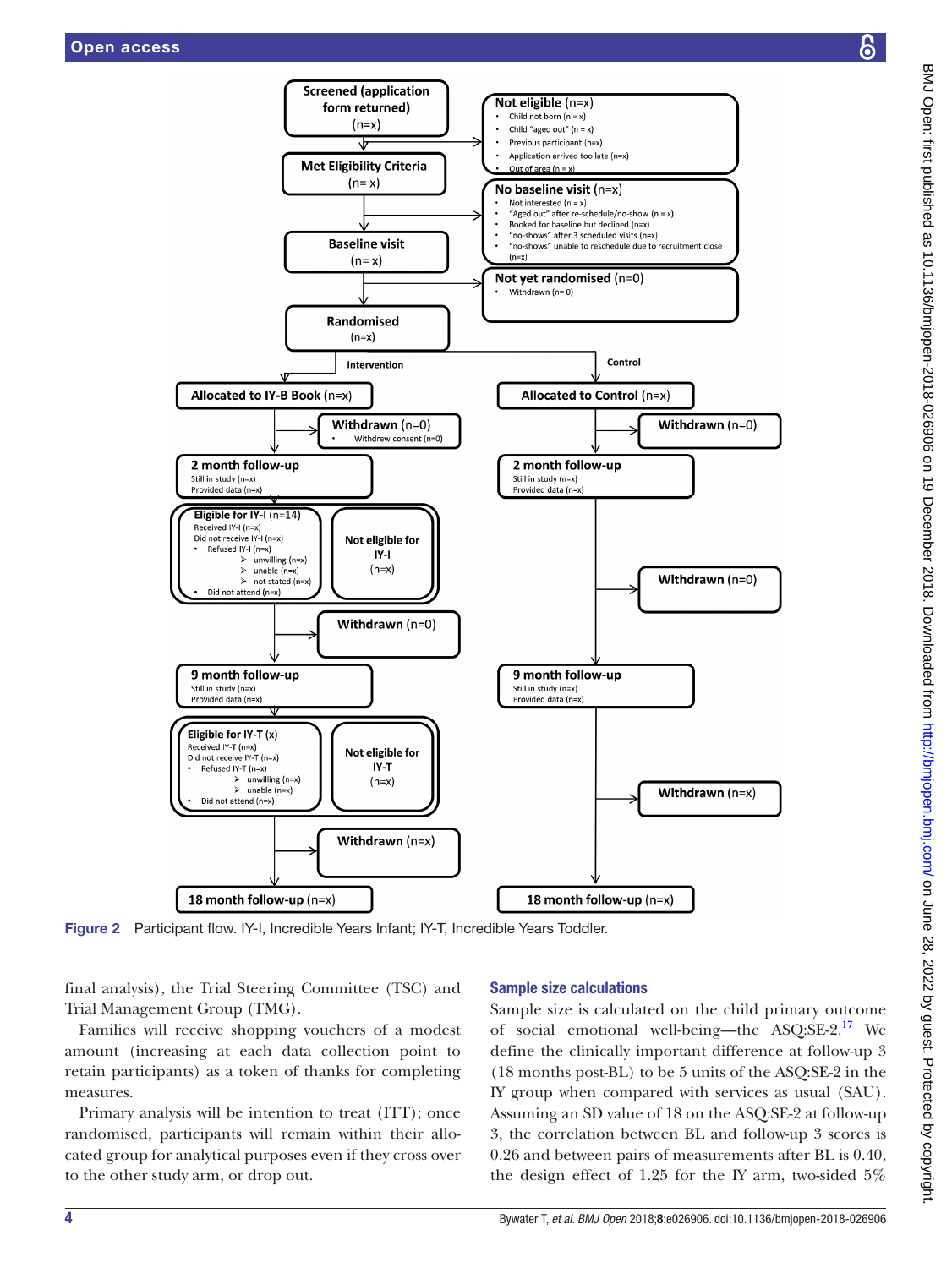<span id="page-4-0"></span>

| Overview of measures<br>Table 1    |                   |                              |               |               |                 |                 |
|------------------------------------|-------------------|------------------------------|---------------|---------------|-----------------|-----------------|
| <b>Outcomes and timepoints</b>     | <b>Measures</b>   | <b>Description</b>           | <b>BL</b>     | Fu1           | Fu <sub>2</sub> | Fu <sub>3</sub> |
| Social and emotional well-being    | ASQ:SE-2          | Parent self-report           | $\sqrt{ }$    |               | $\sqrt{ }$      |                 |
| Parent or co-parent depression     | PHQ-9             | Parent/co-parent self-report | V             |               | V               |                 |
| Attachment                         | <b>CARE</b> Index | Parent observation           | $\mathcal{N}$ |               | $\sqrt{ }$      |                 |
| Service use                        | CSRI*             | Data collector administered  | V             |               | N               |                 |
| Parenting skill                    | <b>PSoC</b>       | Parent/co-parent self-report | $\sqrt{ }$    | $\mathcal{N}$ | $\sqrt{ }$      |                 |
| Parent or co-parent health         | EQ5D-5L           | Parent/co-parent self-report | V             |               | N               |                 |
| Demographics                       | Bespoke form      | Data collector administered  | V             |               |                 |                 |
| Short demographics                 | Bespoke form      | Data collector administered  |               |               | 1               |                 |
| Child health (and quality of life) | PEDsQL            | Parent/co-parent self-report |               |               |                 |                 |
| Attachment                         | MPAS/PPAS+        | Parent/co-parent self-report |               |               |                 |                 |
| Child behaviour                    | <b>SDQ</b>        | Parent/co-parent self-report |               |               |                 |                 |

Average times to complete based on previous research carried out with similar populations by members of the research team.

\*The Client Service Receipt Inventory (CSRI) description presented on p. 42 is taken from the original CSRI paper—for the E-SEE trial, we are

using a revised, much shorter version, hence the variability in timings.

†Paternal Postnatal Attachment Scale (PPAS) to be used if father is the parent or co-parent.

ASQ:SE-2, Ages and Stages Questionnaire: Social Emotional, Second Edition; BL, baseline; Fu1, Follow-up 1; Fu2, Follow-up 2; Fu3, Followup 3; MPAS, Maternal Postnatal Attachment Scale; PEDsQL, Pediatric Quality of Life Inventory; PHQ-9, Patient Health Questionnaire; PSoC, Parenting Sense of Competence questionnaire; SDQ, Strengths and Difficulties Questionnaire 2–4 version.

significance level and 90% power, we would require the study to have retained at follow-up 3441 in IY and 92 in SAU. Allowing for 12% overall attrition, 606 should be randomised with an allocation ratio of 5:1—to ensure sufficient parents (an expected total of 48) are eligible and able to attend IY groups.

#### Outcome measures

A number of primary and secondary outcome measures will be completed at BL (within 10 weeks following birth) and then again at 2, 9 and 18 months post-BL ([table](#page-4-0) 1). Data will be collected by trained researchers in the family home (or a venue of the participant's choosing). Children will be 20 months at final follow-up.

#### Child primary outcome

#### Social and emotional well-being

The parent-completed ASQ: $SE-2^{17}$  can be used for children aged 1–72 months (with age-appropriate versions), and covers six key social and emotional development areas: self-regulation, compliance, adaptive functioning, autonomy, affect, social-communication and interaction with people. The measure is psychometrically sound with: a test-retest reliability of 89%, internal consistency of 84%, sensitivity is of 81% and specificity of 84%. The ASQ:SE-2 takes 5–10min to complete and will be used here, along with the PHQ-9 (see below), to assess eligibility for both the IY-I and IY-T groups.

#### Child secondary outcomes

#### Attachment/interaction

Independent observation of parent–child interaction will be undertaken using the CARE Index Infant/Toddler,<sup>[18](#page-8-10)</sup> which is suitable for children aged 1–48 months. Three to fiveminutes of play is video recorded and later coded using an interaction classification scheme to assess global synchrony (ie, 'At Risk'; 'Intervention'; 'Adequate' and 'Sensitive'), parent attachment and child attachment over seven subscales. Inter-rater reliability is ≥0.75 for four of the seven subscales.

#### Cognitive development and health (quality of life)

The parent-completed Pediatric Quality of Life Inventory (PEDsQL) Infant is a 45-item questionnaire for parents with infants aged 13–24 months.<sup>[19](#page-8-11)</sup> The measure has demonstrated internal consistency reliability for total scores (0.92) and is able to distinguish between healthy infants and those with acute and chronic illnesses.<sup>[20](#page-8-12)</sup> It takes 10 min to complete.

#### Child behaviour

The Strengths and Difficulties Questionnaire 2–4 version  $(SDQ)^{21}$  is a 25-item widely used questionnaire designed for parents of children aged 2 to 4 years old. Research has shown good internal consistency for each of the five subscales and the overall 'Total Difficulties' score with this age group.<sup>22</sup> This measure takes  $10 \text{min}$ to complete.

#### Parent primary outcome

#### Depression

PHQ-9 is a 9-item self-complete tool to assess depression using criteria from the Diagnostic and Statistical Manual of Mental Disorders (DSM-5). The total score provides an index of overall severity of depression. $^{23}$  The PHQ-9 has established good diagnostic validity evidencing 88% sensitivity and specificity for major depression.<sup>[23](#page-9-2)</sup> Cronbach alphas of 0.86 to 0.89 demonstrate good internal reliability, with a test-retest reliability at  $0.84.^{24}$  The PHQ-9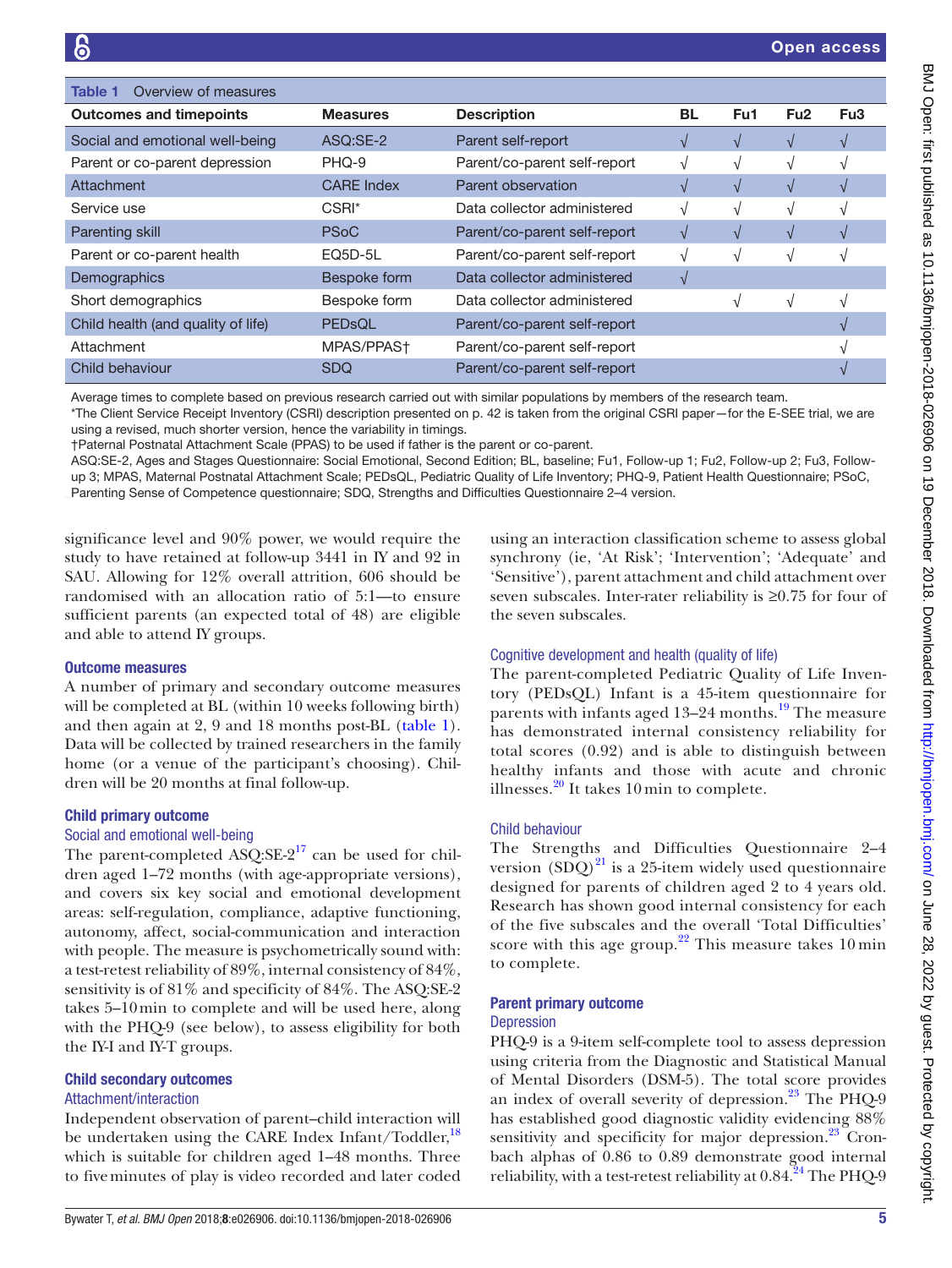<span id="page-5-0"></span>Table 2 Brief summary of study timeline

| <b>Milestone</b>                                         | <b>Timing</b>                 |  |  |
|----------------------------------------------------------|-------------------------------|--|--|
| Main trial phase study set-up                            | April to September 2017       |  |  |
| Sites 1 and 2                                            |                               |  |  |
| Identification of potentially eligible participants      | October to December 2017      |  |  |
| Recruitment and baseline and data collection             | November 2017 to January 2018 |  |  |
| Intervention participants receive Incredible Babies book | November 2017 to January 2018 |  |  |
| Follow-up one data collection                            | January to February 2018      |  |  |
| Delivery of Incredible Years Baby Programme              | March to May 2018             |  |  |
| Follow-up two data collection                            | August to September 2018      |  |  |
| Delivery of Incredible Years Toddler Programme           | January to March 2019         |  |  |
| Follow-up three data collection                          | May 2019 to June 2019         |  |  |
| Process evaluation interviews and focus groups           | <b>July 2019</b>              |  |  |
| Sites 3 and 4                                            |                               |  |  |
| Identification of potentially eligible participants      | May to July 2018              |  |  |
| Recruitment and baseline and data collection             | June to August 2018           |  |  |
| Intervention participants receive Incredible Babies book | June to August 2018           |  |  |
| Follow-up one data collection                            | July to September 2018        |  |  |
| Delivery of Incredible Years Baby Programme              | October to December 2018      |  |  |
| Follow-up two data collection                            | March to May 2019             |  |  |
| Delivery of Incredible Years Toddler Programme           | September to November 2019    |  |  |
| Follow-up three data collection                          | December 2019 to January 2020 |  |  |
| Process evaluation interviews and focus groups           | February 2020                 |  |  |
| Final report                                             | <b>July 2020</b>              |  |  |

takes 5min to complete and will be used to assess eligibility to both IY-I and IY-T groups, along with the ASQ:SE-2.

# Parent secondary outcomes

### Maternal/paternal–child attachment/interaction

The Maternal Postnatal Attachment Scale (MPAS),<sup>24</sup> and the Paternal Postnatal Attachment Scale (PPAS)<sup>25</sup> contain 19 self-complete items developed to assess parent attachment to their infant. The MPAS has evidenced good internal consistency (0.78 to 0.79), high test-retest reliability (0.086) and good stability over time. $^{24}$  For PPAS, internal consistency alpha levels are 0.62 to 0.81, with correlation coefficients 0.65 to 0.70, and exemplary convergent validity. MPAS/PPAS takes 10min to complete.

# Parenting skill

The Parenting Sense of Competence questionnaire (PSoC) has 17 self-complete items to assess parenting self-esteem.<sup>[26](#page-9-5)</sup> The measure has two subscales, related to parent satisfaction and parent self-efficacy. Internal consistency for the PSoC shows Cronbach's alpha coefficients  $\geq 0.70$ .<sup>[26](#page-9-5)</sup> The PSoC takes 5–10 min to complete.

# Health (quality of life)

The EQ5D-5L, $^{27}$  a five-item, self-complete measure that provides an index relating to quality of life over five domains: mobility, ability to self-care, ability to undertake usual activities, pain and discomfort, anxiety and depression. It also includes a visual analogue scale that records respondent's reports of their overall health state from 'worst imaginable health state' to 'best imaginable health state'. The EQ5D-5L has been validated in several countries, including the UK. $^{28}$  $^{28}$  $^{28}$  The EQ5D-5L takes 5–10 min to complete.

# Other outcomes

*Demographic* information will be captured via a bespoke structured interview form, including: age, ethnicity, religion, income, marital status, parent/co-parent education, housing and family composition.

# Further economic evaluation outcomes

The study will examine resource use and costs based on access to health, social and educational services by parents and children as self-reported by parents using a modified Client Service Receipt Inventory.<sup>29</sup> Costs of intervention delivery will be gathered via implementation staff and existing data sources.

# Process evaluation

The embedded process evaluation will involve the completion of: weekly facilitator logs to record parental receipt of the IY-I book, and IY-I/IY-T attendance and contact rates; weekly self-rated IY checklists to assess adherence to core components; a researcher-rated Parent Programme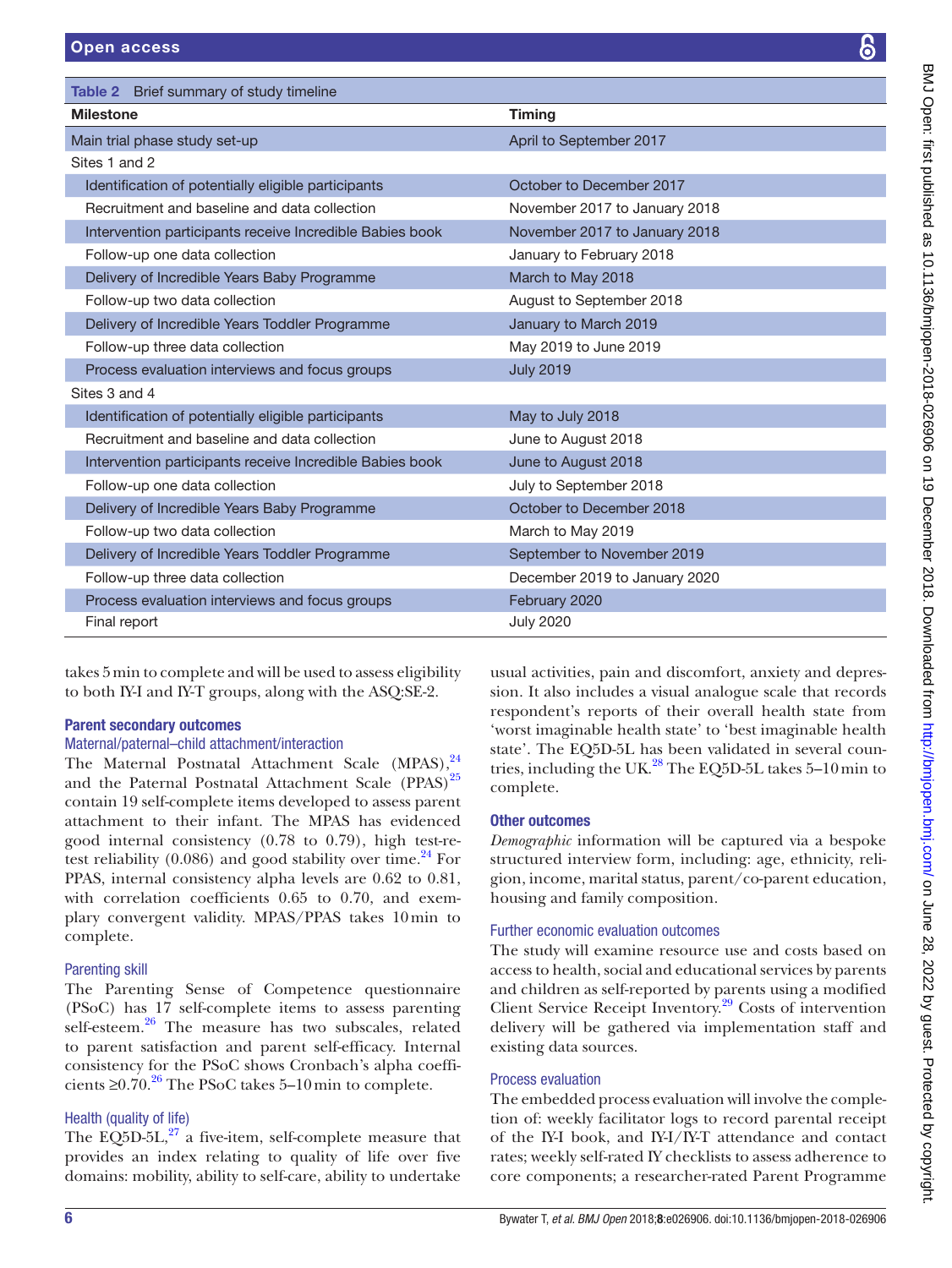Implementation Checklist exploring adherence, quality of delivery and participant responsiveness<sup>30</sup>; and IY Parent Satisfaction Questionnaires (modified for UK audience in collaboration with the IY developer) completed after each session, and at the end of each programme.

#### Statistical analysis

Statistical analyses will be conducted using validated statistical software packages. ITT and per protocol analyses will be conducted.

#### Treatment effectiveness

The study will examine the effectiveness of the treatment as a whole, over the three stages of the trial (2, 9 and 18month post-BL data collection time points). We will investigate the impact of each proportionate stage of the IY intervention in a secondary analysis. The overall effectiveness of the proportionate delivery of IY will be assessed using a multilevel mixed model to examine treatment and time effects while allowing for the clustering by participant and group treatments and confounding and stratifying variables. The treatment is delivered in clusters but no cluster-based intervention occurs in the control arm. We will adhere to the most recent publication guidelines on the analysis of cluster-randomised trials.<sup>31</sup> BL outcome measures will also be included as covariates. Missing data will be reported and multiple imputation will be used to impute missing values in the primary outcome.

Subgroup analyses will allow us to consider issues of inequalities and will include, for example, socioeconomic status, ethnicity, sex of primary caregiver, birth order of included child and co-parent outcomes to establish for whom the intervention works best, using mediator and moderator analyses.

#### Process evaluation/treatment processes

Service design support will facilitate the implementation of E-SEE Steps in each site, including evidenced-based strategies for engagement, retention and multiagency working.<sup>[32](#page-9-11)</sup> A service design manual for E-SEE Steps will be produced outlining programme theory, core components and intervention delivery.

A multimethod approach will assess fidelity of delivery, explore parents', facilitators' and service managers' experiences of E-SEE Steps as well as the organisational, team and individual factors that facilitate or hinder its implementation. Quantitative monitoring data (see outcome section for details) will be collected for all IY-I and IY-T groups.

Additionally, facilitators will complete online questionnaires before attending training in IY and again after completing delivery of the programme/s. The pretraining questionnaire will assess facilitators' qualifications existing experience of parenting groups and working with families, as well as perceived competence to deliver the programme and perceived organisational support. The postdelivery questionnaire will supplement the qualitative data on facilitators' experiences of delivering IY-I/IY-T. All quantitative data will be reported descriptively.

Qualitative data will be gathered by means of 12 focus groups—half with intervention parents/co-parents and half with IY group facilitators—as well as 12 semistructured interviews with public health and children's services managers. The focus groups and interviews will be undertaken on completion of intervention delivery in each site to avoid potentially influencing the impact of the intervention. All interviews and focus groups will be audio-recorded (with consent) and transcribed. Thematic analysis will be used to analyse qualitative data. Reporting of qualitative findings will adhere to the consolidated criteria for reporting qualitative research (COREQ).<sup>33</sup>

#### Economic evaluation

Cost-effectiveness analyses and cost-consequence analyses will be conducted. The latter technique is useful in the evaluation of interventions with multidimensional outcomes. Costs in both trial arms will be estimated from alternative perspectives, $34$  including a National Health Service and Personal Social Services (PSS) perspective (consistent with that used by NICE), $35$  a wider public sector perspective and a societal perspective, which includes costs to participants[.36 37](#page-9-15)

Resource use estimates will be collected from a variety of sources. A microcosting of IY-I and IY-T will be conducted (building on previous IY studies) to establish programme delivery costs (including consideration of set-up and training costs). This will include collecting the details of participants' contacts with professionals required to deliver the intervention. Wider public sector resource use data, with a particular focus on healthcare (including primary and secondary care visits), and expenditure incurred 'out-of-pocket' by participants and absence from employment, will be collected from trial participants using questionnaires. Costs of resources will be calculated by applying published national (UK) unit cost estimates, where available, to estimates of relevant resource use.<sup>38</sup> 39 If published unit cost estimates are not available, unit costs will be identified in consultation with the appropriate finance departments of the resource provider. Costs and effects will be discounted at 3.5% per annum in line with national guidance.<sup>35 36</sup>

The initial analysis will present incremental results for the primary outcome measures for both children (ASQ:SE-2) and adults separately (PHQ-9). These will be compared with the incremental costs measured from the alternative perspectives as above. Secondary outcomes in terms of quality-adjusted life-years (based on PEDsQL for children and EQ-5D5L for adults) will also be considered. Alternative methods for combining different primary and secondary outcomes across children and adults and across outcomes will be explored to allow for a full assessment of the benefits, which can then be compared with costs. Links between trial outcome measures and longerterm outcomes (eg, across health and education sectors) will be explored.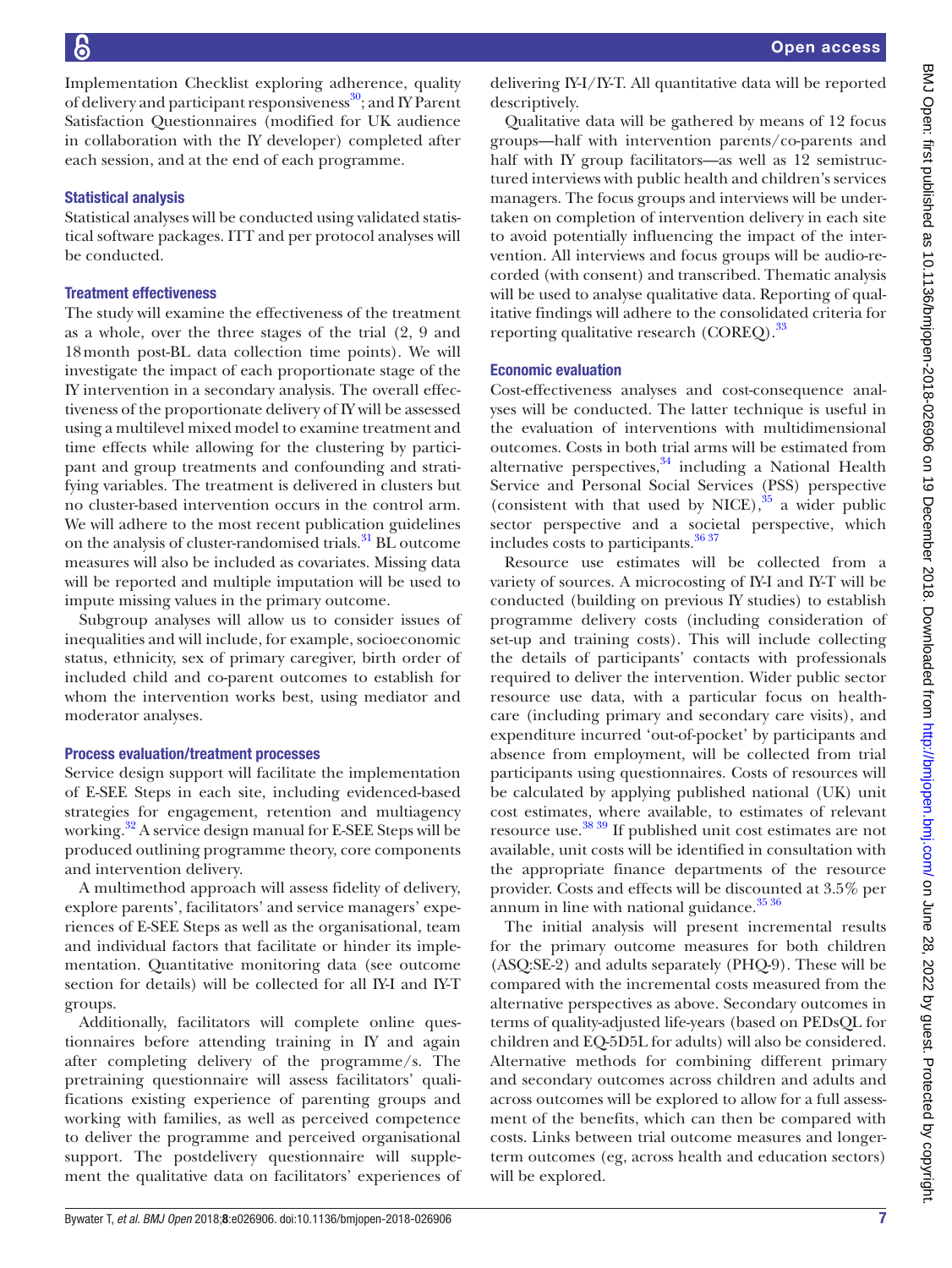Probabilistic sensitivity analyses will be conducted to reflect the uncertainty around the adoption decision (depicted using cost-effectiveness acceptability curves)[.36](#page-9-15) Sensitivity analyses will be performed to determine the robustness of the results to altering certain assumptions; for example, changes in the assumed discount rate could influence the results.[36 40](#page-9-15)

#### Patient and public involvement

During the preparation of the application for funding, three discussion groups were held, two with parents who had attended, or were currently attending, a parent programme and one with parents who had not attended a programme. Their input was invaluable to the design of the study.<sup>41</sup> Four topics were discussed: recruitment to the study/engagement; retention of participants to parenting programmes; retention to study and data collection; and public involvement in research.

Parent peers were suggested as a means to engage and retain intervention participants to the programme/study. This was seen as particularly important to overcome barriers when engaging with fathers. Regarding data collection methods, attendees suggested giving a choice to parents but should be face-to-face. The design has incorporated home-based or community-based (eg, at a children centre) data collection visits. The setting up of a parent committee was recommended.

A parent committee will be set up to:

- 1. Assist parent engagement by holding preintervention sessions in community venues to discuss parent programmes—expectations and potential benefits. Service users believed peer support important for engagement due to: mistrust of some professionals, anxiety in attending a programme/discussing feelings.
- 2. Input to the development of information/consent forms and other literature to enhance inclusivity through ease of understanding, particularly for parents with low literacy.
- 3. Assist measure selection based on user-friendliness.
- 4. Attend project steering group.
- 5. Assist in training researchers in interview/data collection methods through role play activities.
- 6. Organise a dissemination event for families to share results and encourage future programme participation.

#### Ancillary substudies

Four substudies are planned to explore:

- 1. The impact of co-parents on children's social and emotional well-being.
- 2. Access to health records and frequency/severity of hospital admissions.
- 3. Statistical design and analysis of trials evaluating complex interventions.
- 4. Comparisons with complementary studies and existing data sets.

#### Ethics and dissemination Ethics and governance

Participants will be informed that their personal data will be pseudonymised and related forms and questionnaires will be identified using a participant study number only. All hard copy data will be stored in a locked filing cabinet in accordance with data protection requirements for the retention of research data and study team institutional data management policies. Confidentiality would only be broken if required for safeguarding a vulnerable child or adult, with any action in accordance with the study site policies and procedures.

The ethical implications of obtaining data that may identify a participant as depressed, having suicidal thoughts and subject to domestic violence or potential child protection issues require appropriate safeguarding procedures to prevent any potential harm. Research site policies also require the reporting of potential child protection issues. Thus, we will implement the following safeguards:

- 1. Debriefing procedures
- 2. Providing information about sources of treatment
- 3. Special provisions for participants reporting severe depression, suicidal thoughts or domestic violence, and potential child protection issues
- 4. Procedures for notifying adverse events.

The trial will follow appropriate Sheffield Clinical Trials Research Unit (CTRU) Standard Operating Procedures (SOPs), and also project-specific SOPs developed collaboratively with participating sites, the research team and the Parent Advisory Committee (PAC). A data management plan details data storage and security standards and procedures.

Patient and public involvement is expected at all stages of the study. We will have PAC in each study site, comprising parents with similar demographics to the intended participants. PAC will advise and support both the study team and oversight committees about outcome tools, SOPs recruitment, retention and dissemination of results.

TSC (including a lay member), Data Monitoring and Ethics Committee (DMEC) and TMG have oversight of the trial. DMEC is independent and comprises an expert in the parenting field, statistician and health economist. Procedures are in place to notify the trial team about any adverse events identified during the course of the study, which will be reported to the oversight committees and regulatory/funding bodies as required. Sheffield CTRU conduct monitoring of trial conduct in line with an SOP.

#### Data statement

Requests for participant-level quantitative data and statistical codes should be made to the corresponding author and will be considered by members of the original TMG, including the chief investigator and members of Sheffield CTRU, who will release data on a case-by-case basis. Data will be shared in line with the principles for sharing patient-level data as described by Smith *et al*. [42](#page-9-18) The data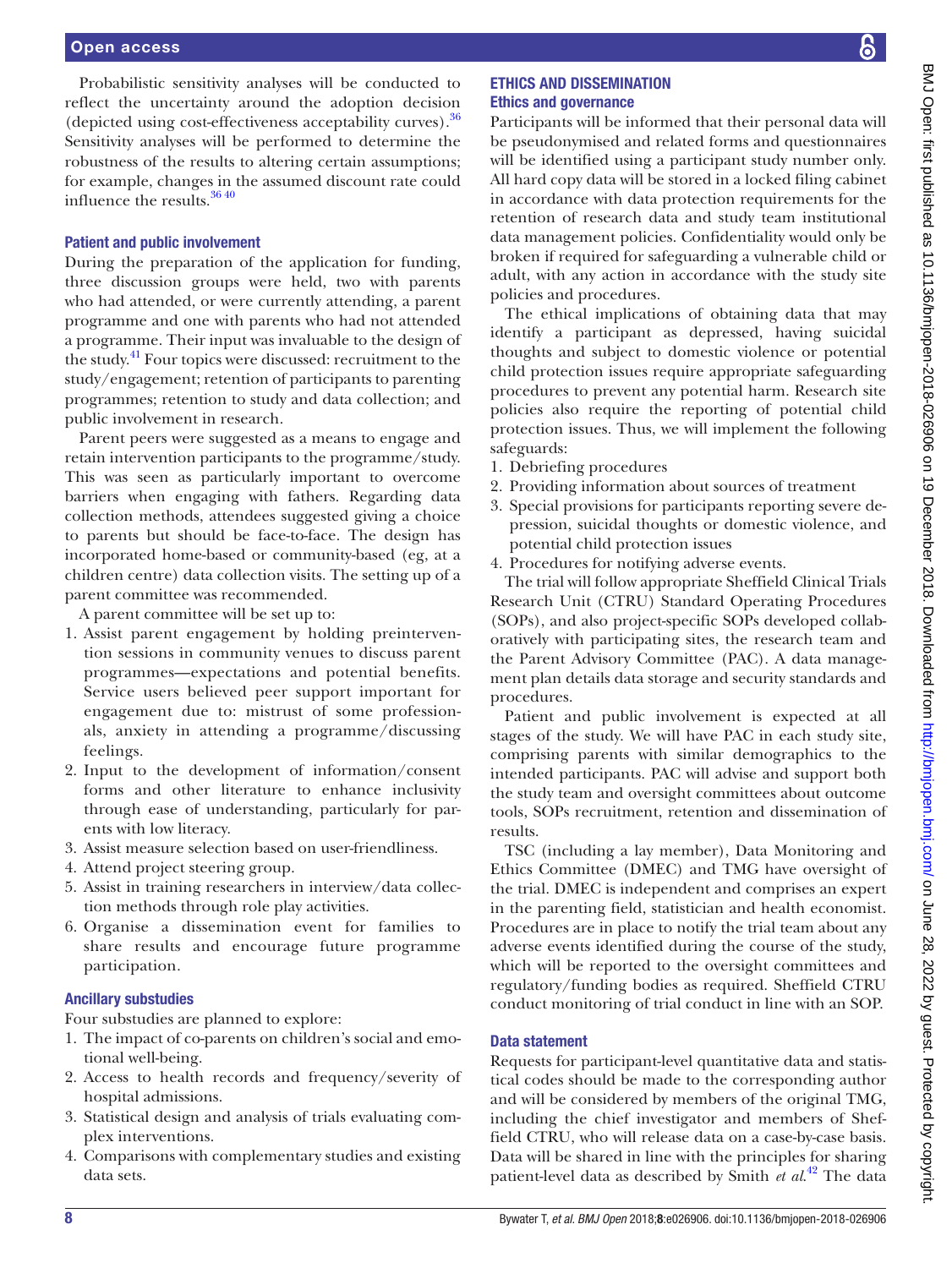will not contain any direct identifiers and we will minimise indirect identifiers and remove free text data to minimise the risk of identification.

#### **Dissemination**

In consultation with PAC, promotional materials were developed to assist participant recruitment and to inform participants on study progress, results and outputs. Dissemination methods include: a project website; regular newsletters; social media; a parent casestudy DVD and infographics; national and international conferences, seminars and workshops; peer-reviewed publications; and other articles of professional interest. Knowledge exchange/translation events will be tailored to parents/major stakeholder groups including: policy makers, commissioners, service planners and managers, practitioners, researchers/academics.

#### Trial status

On Friday, 17 August 2018, 314 participants have been enrolled in the main trial phase of the study, and 249 have received the universal dose of the IY Book. This trial is ongoing (see [table](#page-5-0) 2 for timeline of a selection of study milestones; Trial Registration: ISRCTN 11079129, NIHR portfolio 173946).

#### Author affiliations

<sup>1</sup>Department of Health Sciences, University of York, York, UK

<sup>2</sup>College of Medicine and Health, University of Exeter Medical School, Exeter, Devon, UK

<sup>3</sup>Hull Health Trials Unit, University of Hull, Hull, UK

4 Carnegie School of Education, Leeds Beckett University, Leeds, UK

5 Department of Social Policy and Social Work, University of York, York, UK

<sup>6</sup>Clinical Trials Research Unit (CTRU), University of Sheffield, Sheffield, UK

<sup>7</sup> Centre for Mental Health and Community Research, National University of Ireland, Maynooth, Ireland

<sup>8</sup>Centre for Health Economics, University of York, York, UK

<sup>9</sup>School of Health and Related Research (ScHARR), University of Sheffield, Sheffield, UK

<sup>10</sup>Department of Education, University of York, York, UK

<sup>11</sup>School of Nursing, University of Central Lancashire, Preston, UK

Acknowledgements We would like to express our sincere thanks to all of the families who have participated in our patient and public involvement activities during the preparation of the application and to those involved in our study Parent Advisory Committee. Their input has been invaluable.

Contributors All authors substantially contributed to the conception or design of the work, and/or the acquisition, analysis, or interpretation of data for the work, in addition to drafting the work or revising it critically for important intellectual content. All authors gave final approval of this version to be published and agree to be accountable for all aspects of the work in ensuring that questions related to the accuracy or integrity of any part of the work are appropriately investigated and resolved.

Funding The Enhancing Social-Emotional Health and Wellbeing in the Early Years trial is funded by the National Institute for Health Research's Public Health Research Programme (NIHR 13/93/10).

Disclaimer The views expressed are those of the author(s) and not necessarily those of the NHS, the NIHR or the Department of Health and Social Care.

Competing interests All authors, with the exception of TB, declare no competing interests. TB is Chair of the Board of Trustees for Children's Early Intervention Trust (CEIT). CEIT is committed to improving the lives of children and their families by researching and delivering evidence-based programmes in community and school-based settings. Early Intervention Wales Training (EIWT). EIWT is owned by CEIT. EIWT offers training courses in a variety of programmes such as the Incredible Years. The trustees do not benefit financially from any such trainings, or other CEIT/EIWT activities. All trainings for the Enhancing Social-Emotional Health and Wellbeing in the Early Years study were arranged via the developer in Seattle and delivered by accredited IY trainers and not through CEIT/EIWT.

Patient consent Not required.

Ethics approval University of York Education Ethics Committee (ref: FC15/03, 10 August 2015), UK NHS REC 5 (ref: 15/WA/0178, 22 May 2015).

Provenance and peer review Not commissioned; peer reviewed for ethical and funding approval prior to submission.

Open access This is an open access article distributed in accordance with the Creative Commons Attribution Non Commercial (CC BY-NC 4.0) license, which permits others to distribute, remix, adapt, build upon this work non-commercially, and license their derivative works on different terms, provided the original work is properly cited, appropriate credit is given, any changes made indicated, and the use is non-commercial. See: [http://creativecommons.org/licenses/by-nc/4.0/.](http://creativecommons.org/licenses/by-nc/4.0/)

#### **REFERENCES**

- <span id="page-8-0"></span>1. Allen G. *Early intervention: smart investment, massive savings, the second independent report to Her Majesty's government*. London: The Stationery Office, 2011:1–147.
- <span id="page-8-1"></span>2. Marmot M, Allen J, Goldblatt P, *et al*. *Fair society, healthy lives (The Marmot Review final report0*. London: University College London, 2010:1–242.
- 3. Sir Michael G Marmot, Bell RG.Improving health: social determinants and personal choice*[Am J Prev Med](http://dx.doi.org/10.1016/j.amepre.2010.10.010)*201140S737
- 4. Loeber R, Farrington DP. Young children who commit crime: epidemiology, developmental origins, risk factors, early interventions, and policy implications. *[Dev Psychopathol](http://dx.doi.org/10.1017/S0954579400004107)* 2000;12:737–62.
- <span id="page-8-4"></span>5. Furlong M, McGilloway S, Bywater T, *et al*. *Behavioural/cognitivebehavioural group-based parenting interventions for children age 3-12 with early onset conduct problems*: The Cochrane Library, 2010:1–14.
- <span id="page-8-2"></span>6. Department of Health. *Healthy child programme: pregnancy and the first 5 years of life*: Department of Health, 2009:1–77.
- 7. Allen G. *Early intervention: the next steps cabinet office*. London, 2011:1–179.
- 8. Leadsom A, Field F, Burstow P, *et al*. *The importance of the conception to age two period: the 1001 critical days. A cross-party manifesto*: Wave Trust, 2013:1–12.
- <span id="page-8-3"></span>9. National Institute for Health and Care Excellence (NICE). Social and emotional wellbeing: early years public health guidance [PH40]. <https://www.nice.org.uk/guidance/ph40>(Accessed 21 Aug 2018).
- <span id="page-8-5"></span>10. Barlow J, Smailagic N, Ferriter M, *et al*. Group-based parent-training programmes for improving emotional and behavioural adjustment in children from birth to three years old. *[Cochrane Database Syst Rev](http://dx.doi.org/10.1002/14651858.CD003680.pub2)* 2010(3):CD003680.
- <span id="page-8-6"></span>11. Robling M, Bekkers MJ, Bell K, *et al*. Effectiveness of a nurse-led intensive home-visitation programme for first-time teenage mothers (Building Blocks): a pragmatic randomised controlled trial. *[Lancet](http://dx.doi.org/10.1016/S0140-6736(15)00392-X)* 2016;387:146–55.
- <span id="page-8-7"></span>12. Charles JM, Bywater T, Edwards RT. Parenting interventions: a systematic review of the economic evidence. *[Child Care Health Dev](http://dx.doi.org/10.1111/j.1365-2214.2011.01217.x)* 2011;37:462–74.
- 13. Edwards RT, Céilleachair A, Bywater T, *et al*. Parenting programme for parents of children at risk of developing conduct disorder: cost effectiveness analysis. *[BMJ](http://dx.doi.org/10.1136/bmj.39126.699421.55)* 2007;334:682–6.
- 14. Charles JM, Edwards RT, Bywater T, *et al*. Micro-costing in public health economics: steps towards a standardized framework, using the incredible years toddler parenting program as a worked example. *[Prev Sci](http://dx.doi.org/10.1007/s11121-012-0302-5)* 2013;14:377–89.
- <span id="page-8-8"></span>15. Bywater T, Hutchings J, Daley D, *et al*. Long-term effectiveness of a parenting intervention for children at risk of developing conduct disorder. *[Br J Psychiatry](http://dx.doi.org/10.1192/bjp.bp.108.056531)* 2009;195:318–24.
- 16. O'Neill D, McGilloway S, Donnelly M, *et al*. A cost-effectiveness analysis of the Incredible Years parenting programme in reducing childhood health inequalities. *[Eur J Health Econ](http://dx.doi.org/10.1007/s10198-011-0342-y)* 2013;14:85–94.
- <span id="page-8-9"></span>17. Squires J, Bricker D, Twombly E. *ASQ-SE-2 User's guide*. 2nd ed. Baltimore: Paul Brookes Publishing Company, 2015.
- <span id="page-8-10"></span>18. Crittenden PM. *CARE-Index infancy: coding manual. unpublished manuscript*. Miami, FL: The Family Relations Institute, 2010.
- <span id="page-8-11"></span>19. Varni JW, Seid M, Rode CA. The PedsQL: measurement model for the pediatric quality of life inventory. *[Med Care](http://dx.doi.org/10.1097/00005650-199902000-00003)* 1999;37:126–39.
- <span id="page-8-12"></span>20. Varni JW, Limbers CA, Neighbors K, *et al*. The PedsQL™ infant scales: feasibility, internal consistency reliability, and validity in healthy and ill infants. *[Qual Life Res](http://dx.doi.org/10.1007/s11136-010-9730-5)* 2011;20:45–55.